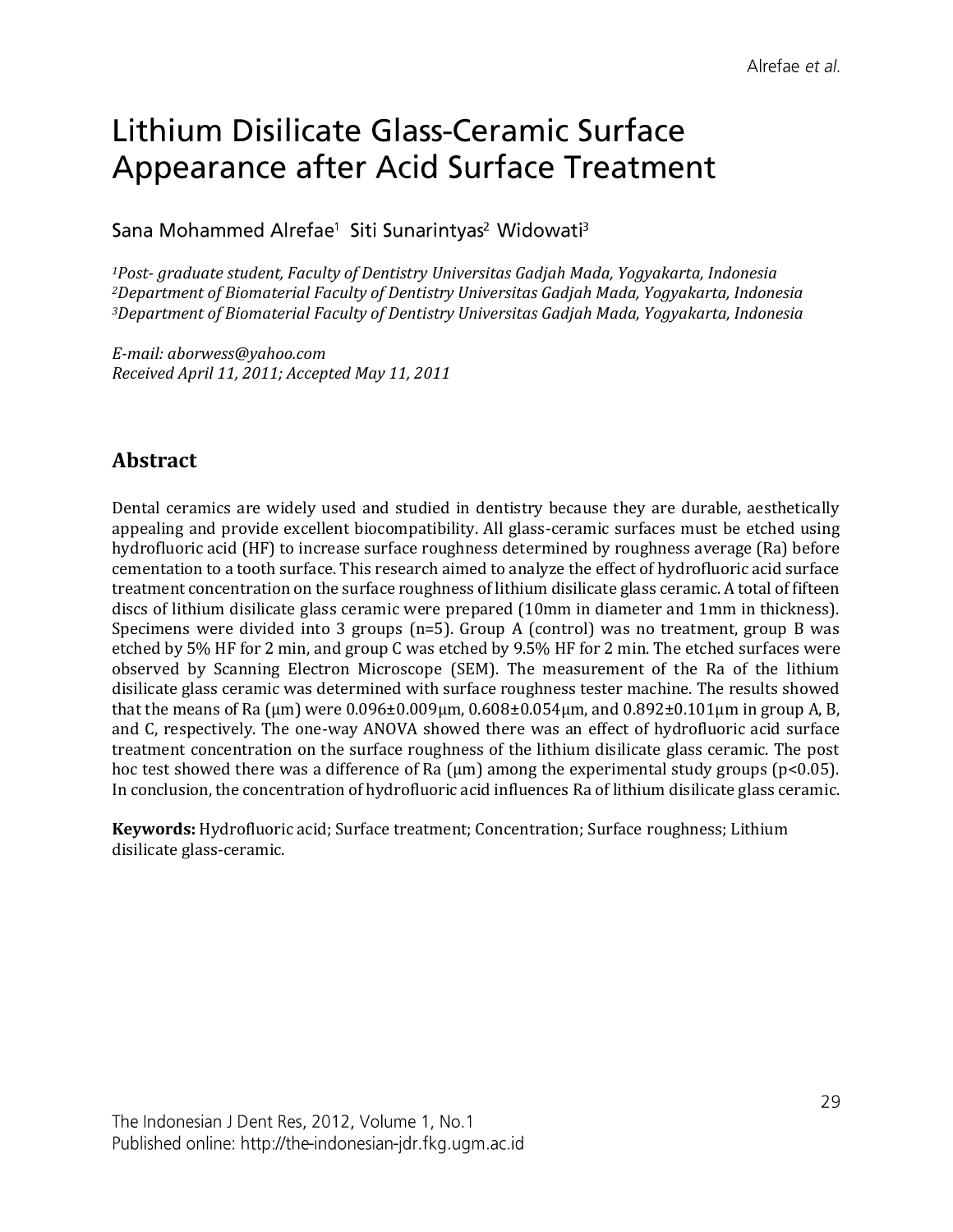## **1. Introduction**

Ceramics are inorganic, non-metallic materials which are made by heating raw minerals at high temperatures. All-ceramic restorations are preferable in recent years due to their high esthetics which can mimic the natural teeth appearance, biocompatible and shows good mechanical properties.1

Dental ceramics consist of silicate glass, porcelain, glass-ceramic, or highly crystalline solids. They exhibit chemical, mechanical, physical, and thermal properties that distinguish them from metals, acrylic resins, and resin-based composites2. Lithium disilicate glass ceramic (Li2Si2O5) is one all-ceramic system, currently used in the fabrication of single and multi-unit dental restorations mainly for dental crowns, bridges and veneers because of its color is similar to natural teeth and excellent mechanical properties3.

Hydrofluoric acid (HF) treatment is commonly used on silica-based ceramics to react with, and remove the glassy matrix that contains silica. This treatment leaves the crystalline phase exposed, generating surface roughness4. For ceramic surface treatment, the acid reacts with the glass matrix that contains silica and forms hexafluorosilicate. Selective removal of the glass matrix occurred, and result in crystalline structure exposure. As a result, the surface of the ceramic becomes rough; this is expected for micromechanical retention on the ceramic surface5.

Etching procedure using HF to increase surface roughness and surface free energy must be performed on all glass-ceramic surfaces before cementation. A clinical study showed the importance of bonding where acid etching of glass-ceramic crowns decreases the annual failure risk by about 50%6. In vitro studies reported positive effects of HF etching on the strength of glasses by removing or stabilizing surface defects and on surface topography by increasing the roughness of adhesive bonding7. The current study aimed to analyze the effect of HF surface treatment concentration on the surface roughness of Lithium disilicate glass ceramic.

## **2. Material and Method**

The materials used in this study were: lithium disilicate glass ceramic IPS e.max Press HT (Ivoclar- Vivadent, Schaan, Liechtenstein) and HF solution (ACS, ISO, Reag. Europe). The HF solution was prepared in 5% and 9.5% concentration by adding distilled water.

## **2.1. Ceramic Preparation**

The ceramic blocks (lithium disilicate glass-ceramic) were cut into 10mm in diameter and 1mm in thickness using a low-speed cutter wheel saw under water cooling. The ceramic discs were wetfinished with 800 and 1200 grit silicon carbide paper to remove irregular surface and defects. All ceramic specimens were sonically cleaned with distilled water for 15 min to remove debris.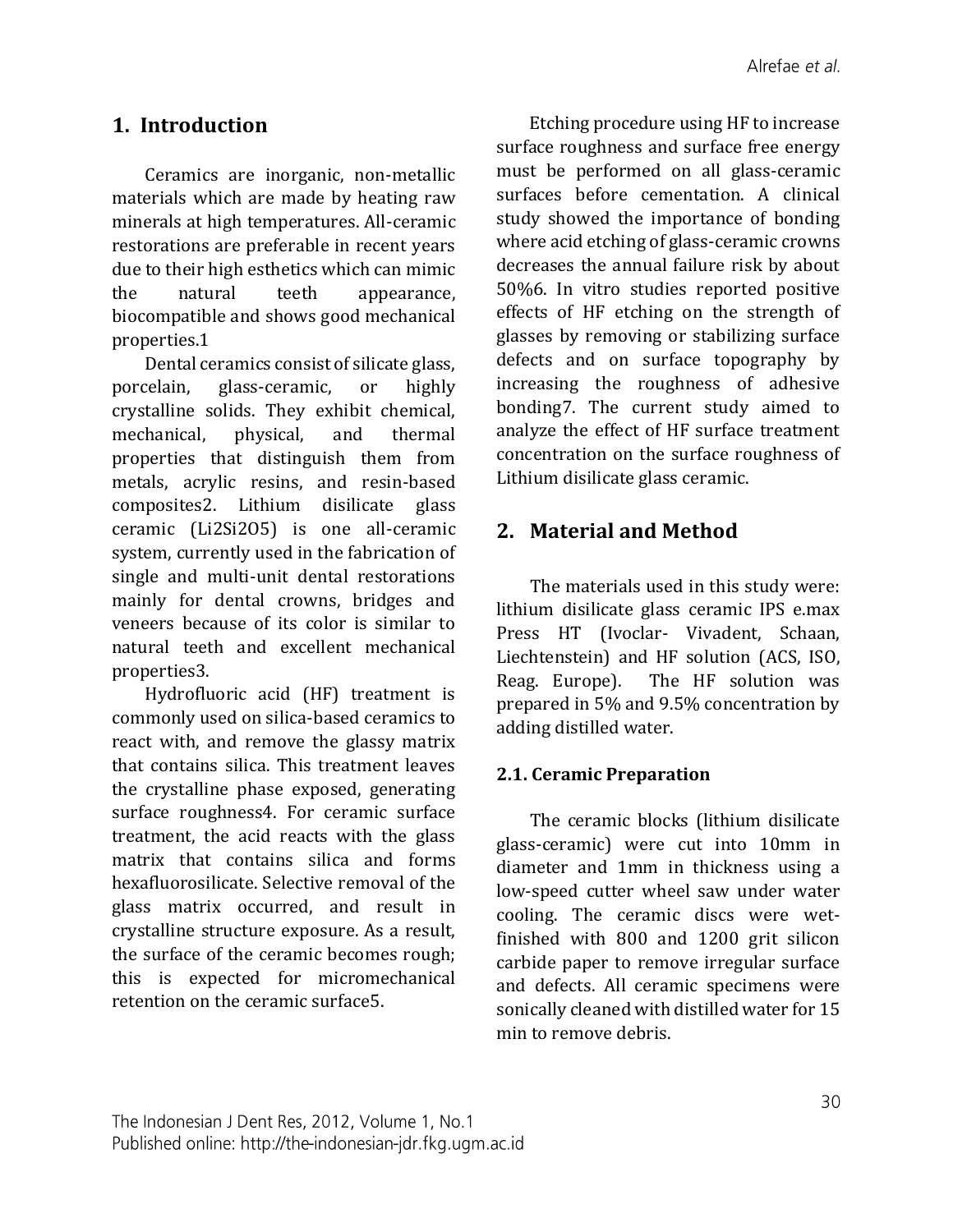## **2.2. Surface Roughness Measurement**

In this research, the surface roughness was determined using a surface roughness tester machine (Surf com, 120 A, Japan) and the Ra parameter values were recorded. Ra is the average roughness value of a surface. A lower Ra value results in a smoother surface. The profilometer parameter was set as follows: cutoff length 0.8 mm, transverse length of 0.5 mm. Surface roughness testers were mechanically moved across the surface recording an "image" of the surface roughness across a pre-defined sample length. The roughness tester evaluation results in roughness depth (Rz) and roughness average (Ra) in µm.

#### **2.3. Preparation of Surface treatment**

The ceramic specimens were divided into 3 groups (n=15) according to the following ceramic surface treatments:

Group A (control): No treatment was applied to the ceramic surfaces; this group served as a control.

Group B: In this group, the specimens were immersed in a solution of 5% HF for 2 min. After such surface treatment, the ceramic surfaces were rinsed with distilled water for 5 min then air-dried to remove any remnants.

Group C: In this group, the specimens were immersed in a solution of 9.5% HF for 2 min. After such surface treatment, the ceramic surfaces were rinsed with distilled water for 5 min and then air-dried to remove any remnants.

The specimens were stored at 37°C for 24 hours before mechanical testing. As HF offers hazardous effects to health, the ceramic specimens were treated in a laboratory cupboard under ventilation, wearing acid-resistant gloves, coat cover with plastic apron and face shield.

## **2.4. Scanning electron microscope (SEM) analysis**

A qualitative micro-morphological evaluation was performed to one additional specimen from each group. The specimens were sputter-coated with gold and analyzed using an SEM (JEOL/EO, JSM-6510 LA, USA) at 15 kV. Photomicrographs of representative areas for the surface treatments applied on ceramic groups were obtained at 5000 magnification.

### **2.5. Data Analysis**

The data were statistically analyzed using one-way ANOVA and post hoc t-test to determine the significant differences in the ceramic surface roughness values among the different concentrations of HF.

## **3. Results**

Figure 2 showed mean surface roughness of nickel-chromium alloy elevated as the increase of brushing duration. The highest mean of surface roughness (Ra= 0.56µm) was obtained after brushing for 154.5 hours. Measurement of each brushing period showed weight decrease compared to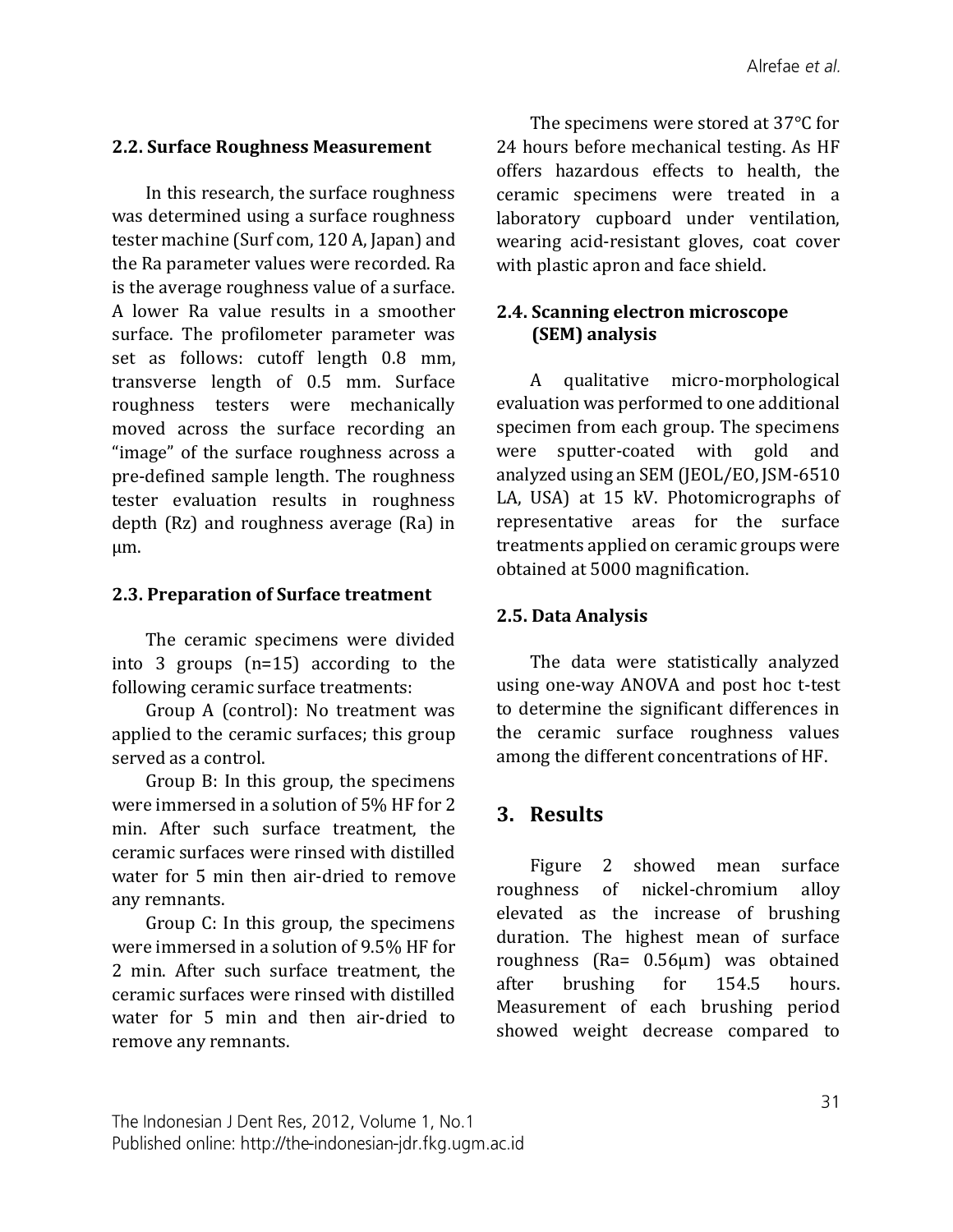previous period (Fig. 3). Mean weight of nickel-chromium alloy decreased 32% after brushing for 154.5 hours. Figure 3 showed increased surface roughness (Ra) influenced increment of wear volume as indicated by  $R2 = 0.014$  ( $R = 0.11$ ).

#### **3.1. SEM analysis**

The result showed differences among the SEM images of the ceramic surfaces after the different surface treatments. Group A specimens showed smooth and homogeneous surface without any porosity as a result of polishing, and they also had a homogeneous fine grain structure and closed inter-grain space as shown in Figure 1.



Figure 1. SEM image of group A (control) Group A: smooth surface

Figure 2 showed the SEM images of group B. The etched surface of all the specimens was irregular grain structure with decreased grain size and enlarged inter-grain space compared with that of the control group as a result of the glassy phase.



Figure 2. SEM image of group B  $grains \longrightarrow voids$ 

The image of group C which was treated with 9.5% HF and etching time 2 min reveals a further decrease in superficial grains, smaller grains and increased intergrain space by increased concentrations of acid. The specimens of group C were rougher than that of group B as observed in figure 3.



Figure 3. SEM image of group B: etched with 5% HF for 2 min grains  $\longrightarrow$  voids

#### **3.2. Surface roughness analysis**

Table 1 showed the mean and standard deviation values of Ra of all the experimental groups. Ra elevated as the acid concentrations of HF in groups B and C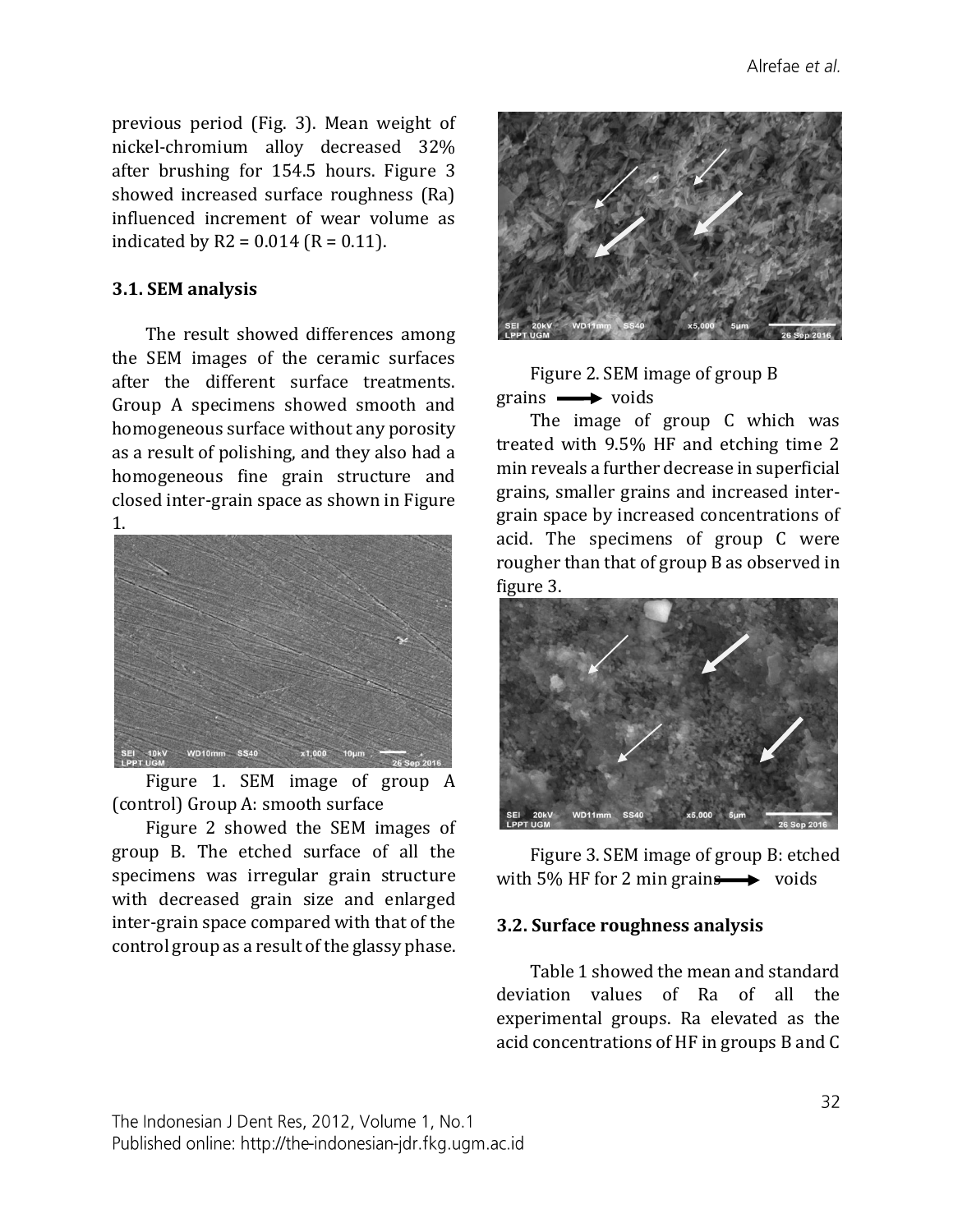increased. The group A specimens showed the lowest surface roughness  $(0.096\pm0.009)$ μm. In the other hand, group C specimens showed the highest surface roughness (0.892±0.101)μm.

| Groups             |           | Mean   |        | s.d     |
|--------------------|-----------|--------|--------|---------|
| Group A (No treat) |           | 0.0960 | $\div$ | 0.00894 |
| Group B            | (5%)      | 0.6080 | +      | 0.05404 |
| Group C            | $(9.5\%)$ | 0.8920 |        | 0.10060 |

#### *Table 1. Mean and Standard Deviation of Ra Results*

The differences among the experiment groups on the surface roughness were analyzed by post hoc tests (Table 2). The result proved that there is a significant difference among the experiment groups on the surface roughness  $(p<0.05)$ .

| Group A | Group B | Group C            |
|---------|---------|--------------------|
| ٠       | 51200   | 79600 <sup>*</sup> |
| ٠       | ٠       | 28400              |
| ٠       | ۰       | ۰                  |
|         |         |                    |

\*. The mean difference is significant at 0.05 level

*Table 2. Results of Post Hoc test (P values) comparing roughness values among treatment groups.*

# **4. Discussion**

The purpose of this study was to analyze the influence of different HF etching concentrations on the surface roughness of lithium disilicate glassceramic. Based on the results of this research shown in Tables 1 and 2, there were differences in the surface roughness (Ra) of the experimental group which treated with 5% or 9.5% HF. According to Alex8 (2008), the concentrations of 4%– 10% hydrofluoric acid are typically used in dental clinic and dental laboratory. These concentration ranges are considered safe for dental applications.

Ceramic etching is a dynamic process and the impact is dependent on substrate constitution, surface topography, acid concentration and etching time9. It is known that HF etching of porcelain provides the necessary surface roughness to mechanical interlocking but over etching could have a weakening effect on the porcelain. Therefore, it is important to know the adequate HF etching concentration for micromechanical retention without weakening the ceramic.

The SEM analysis showed differences in the ceramic surfaces after the different surface treatments of different acid concentrations. The SEM pictures of the ceramic surfaces provided valuable information concerning the result of the topography. The ceramic surface of the control group was smooth and homogeneous (Figure 1). In addition, the surface treatment of specimens using 5% HF (Figure 2) showed porous and irregular structure because of the dissolution of the glass phase. The increased acid concentration of specimens treated with 9.5% HF showed larger and deeper voids and channels (Figure 3). The specimens treated with HF showed morphological changes such as pores and grooves of varied sizes and depths, which are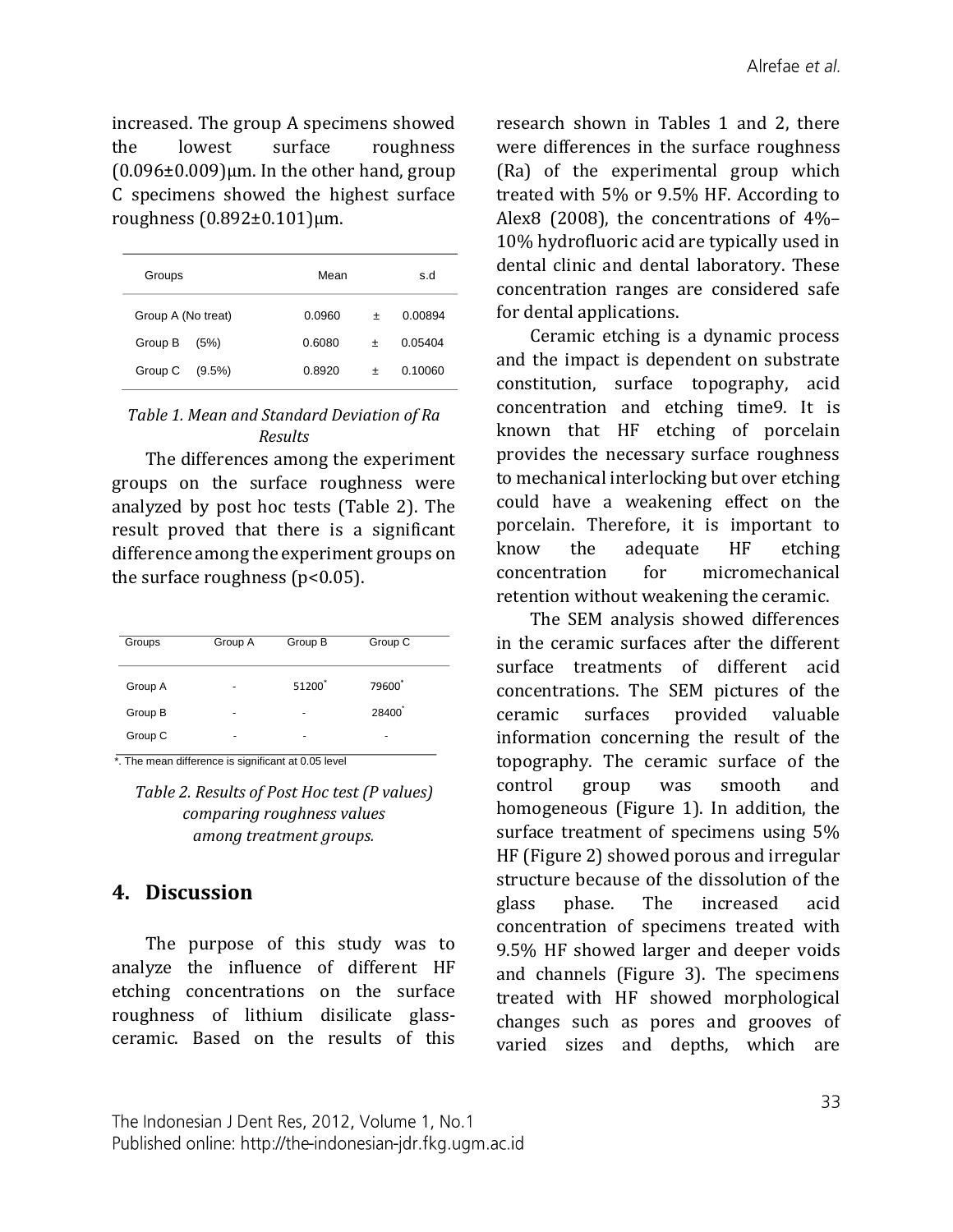considered to be important to the interlocking of resin to ceramic. This result was in agreement with that of previous studies by Holland et al 10.

Acid etching is the most common in dentistry to improve the bond strength (adhesion strength). Etching porcelain with HF is a gold standard because it creates rough surface required for micromechanical retention with resin composites. Etching increases the surface area by creating micropores penetrating into ceramic to provide durable micromechanical interlocking.

# **5. Conclusion**

Based on the research it can be concluded that the concentration of ceramic surface treatments has a significant influence on the surface roughness of lithium disilicate glass ceramic. Etching with 9.5% concentration of HF of lithium disilicate glass ceramic has provided higher surface roughness compared to etching with 5% concentration of HF.

# **6. Acknowledgement**

This research is supported by the Ministry of Higher Education and Scientific Research – Libya.

## **7. References**

- 1. Green D. J.1998. An Introduction to the Mechanical Properties of Ceramics, Cambridge University Press, Cambridge, UK.
- 2. Anusavice K.J, Shen I, Rawls G. 2013 Philipsl Science of Dental materials.12th .Elsevier science .USA 420.
- 3. Meliegy E, Noort R. (2012). Glasses and Glass Ceramics for Medical Applications, Springer, B, New York, NY, USA. e-ISBN 978-1-4614-1228-1.
- 4. Canay S, Hersek N, Ertan A. 2001. Effect of different acid treatments on a porcelain surface. J Oral Rehabil; 28: 95-101.
- 5. Chen JH, Matsumura H, Atsuta M. (1998). Effect of different etching periods on the bond strength of a composite resin to a machinable porcelain. J Dent 26:53–58.
- 6. Malament KA, Socranski SS. 2001. Survival of Dicor glass- ceramic dental Restorations over 16 years. Part III. effect of luting agent and tooth or tooth-substitute core structure. Journal of Prosthetic Dentistry; 86: 511-519.
- 7. Addison O, Marquis PM, Fleming GJ. 2007. The impact of hydrofluoric acid surface treatments on the performance of a porcelain laminate restorative material. DentMater;23:461-468.
- 8. Alex G. 2008. Preparing porcelain surfaces for optimal bonding. Compend Contin. Educ Dent. 29: 324-335.